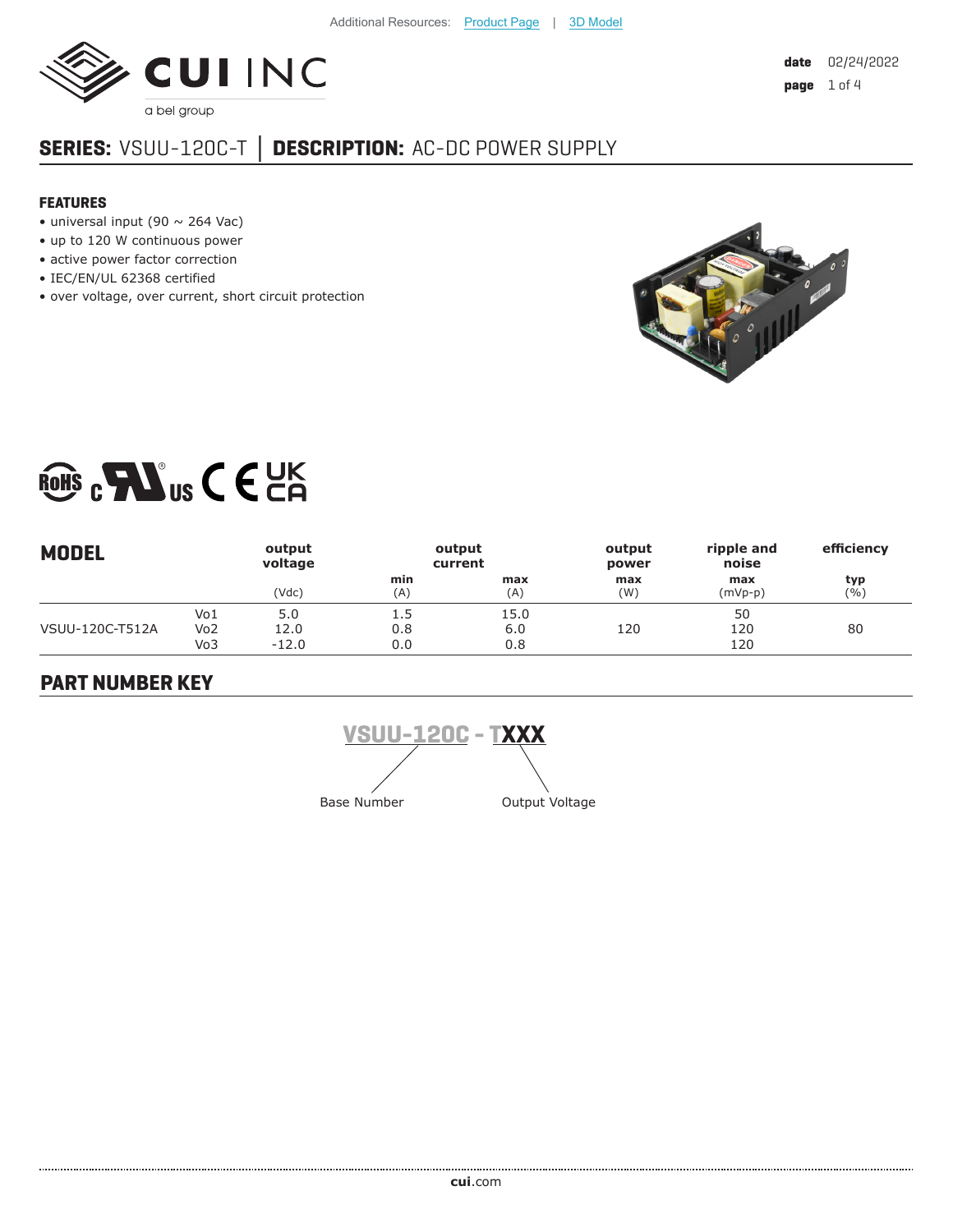#### **INPUT**

| parameter      | conditions/description                                                             | min  | typ | max          | units |
|----------------|------------------------------------------------------------------------------------|------|-----|--------------|-------|
| voltage        |                                                                                    | 90   |     | 264          | Vac   |
| frequency      |                                                                                    | 47   |     | 63           | Hz    |
| current        | at 100 Vac, full load<br>at 240 Vac, full load                                     |      |     | 1.75<br>0.72 | A     |
| inrush current | at 100 Vac, 25°C, full load, cold start<br>at 240 Vac, 25°C, full load, cold start |      |     | 37<br>88     |       |
| power factor   | full load at 240 Vac                                                               | 0.95 |     | 1.0          |       |

# **OUTPUT**

| parameter               | conditions/description                | min | typ | max        | units         |
|-------------------------|---------------------------------------|-----|-----|------------|---------------|
| line regulation         | full load at $100 \sim 120$ Vac       |     |     |            | $\frac{0}{0}$ |
| load regulation         | at 230 Vac, $10 \sim 90\%$ load       |     |     |            | $\frac{0}{0}$ |
| temperature coefficient | all output models, $100 \sim 240$ Vac |     |     | $\pm 0.04$ | $\%$ /°C      |
| transient response      | full load to half load at 110 Vac     |     |     |            | ms            |
| start-up                | full load at $100 \sim 240$ Vac       |     |     |            |               |
| hold-up                 | full load at 100 Vac                  | 16  |     |            | ms            |

# **PROTECTIONS**

| parameter                | conditions/description | min | tvp | max | units         |
|--------------------------|------------------------|-----|-----|-----|---------------|
| over voltage protection  |                        | 112 |     | L32 | $\frac{O}{O}$ |
| over current protection  | auto recovery          | 110 |     | 150 | %             |
| short circuit protection | auto recovery          |     |     |     |               |

# **SAFETY & COMPLIANCE**

| parameter         | conditions/description                                                           | min            | typ | max  | units      |
|-------------------|----------------------------------------------------------------------------------|----------------|-----|------|------------|
| isolation voltage | input to output<br>input to earth ground                                         | 4,242<br>2,121 |     |      | Vdc<br>Vdc |
| safety approvals  | certified to 62368: IEC/EN/UL<br>UKCA                                            |                |     |      |            |
| EMI/EMC           | CISPR-32/EN 55032:2012/AC:2013 Class B<br>EN 61000-3-2:2014<br>EN 61000-3-3:2013 |                |     |      |            |
| leakage current   | full load at 240 Vac                                                             |                |     | 0.75 | mA         |
| RoHS compliant    | yes                                                                              |                |     |      |            |

#### **ENVIRONMENTAL**

| parameter             | conditions/description | min   | typ | max | units         |
|-----------------------|------------------------|-------|-----|-----|---------------|
| operating temperature | see derating curves    |       |     | 70  | $\circ$       |
| storage temperature   |                        | $-40$ |     | 85  | $\circ$       |
| operating humidity    | non-condensing         |       |     | 95  | $\frac{1}{2}$ |
| storage humidity      |                        |       |     | 95  | $\frac{0}{0}$ |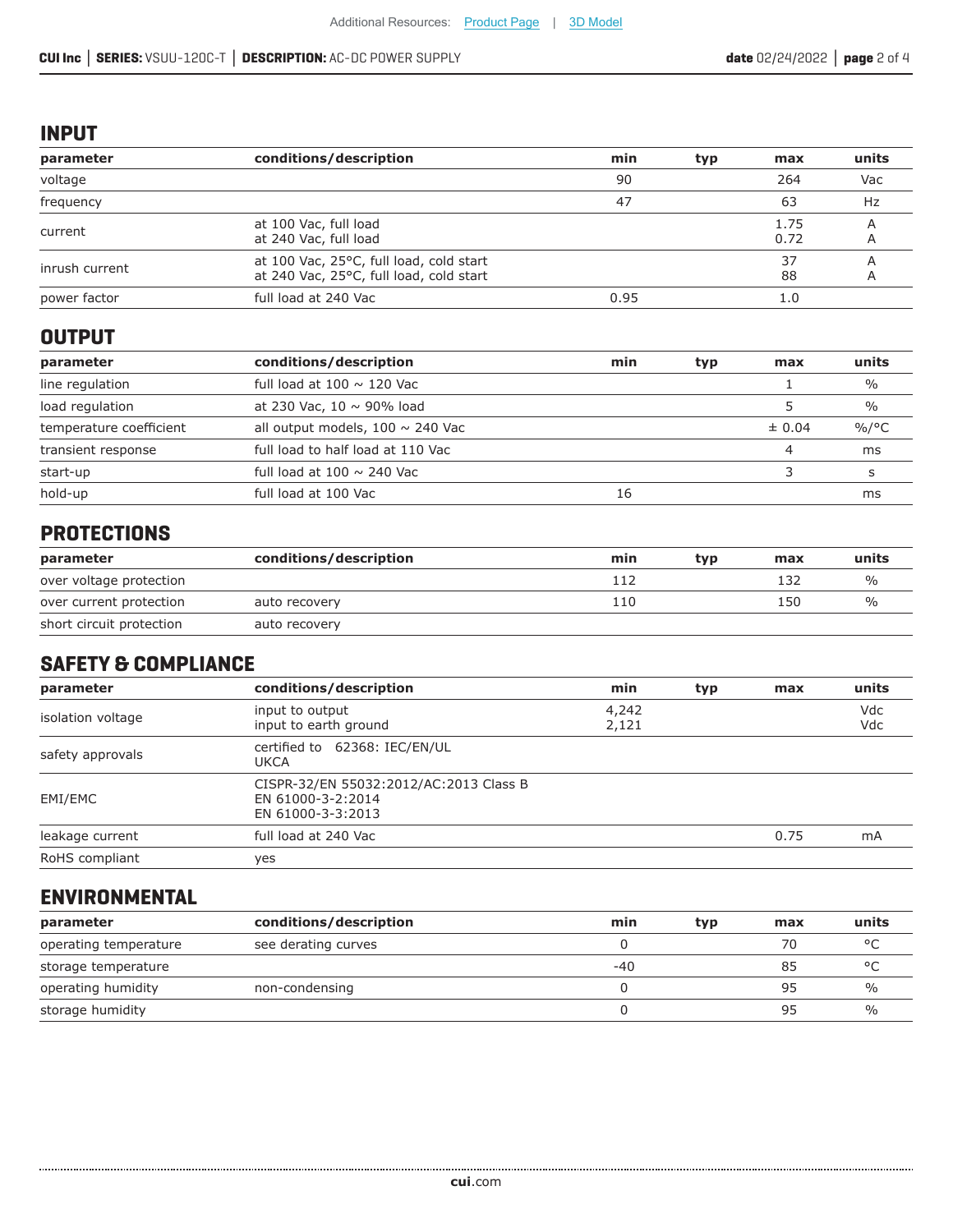#### **DERATING CURVES**





### **MECHANICAL DRAWING**

units: mm[inches] tolerance: ±0.5mm

| PIN            | Function       |
|----------------|----------------|
|                |                |
| 1              | V <sub>2</sub> |
| $\overline{2}$ | V <sub>2</sub> |
| 3              | V <sub>1</sub> |
| 4              | V <sub>1</sub> |
| 5              | V <sub>1</sub> |
| 6              | V <sub>1</sub> |
| 7              | <b>COM</b>     |
| 8              | <b>COM</b>     |
| 9              | <b>COM</b>     |
| 10             | V <sub>3</sub> |
| 11             | <b>COM</b>     |
| 12             | <b>COM</b>     |
| 13             | no connect     |



Note:

1. Input connector mates with Molex housing 09-52-4054 and Molex 2478 series crimp terminal.

2. Output connector mates with Molex housing 09-52-4134 and Molex 2478 series crimp terminal.